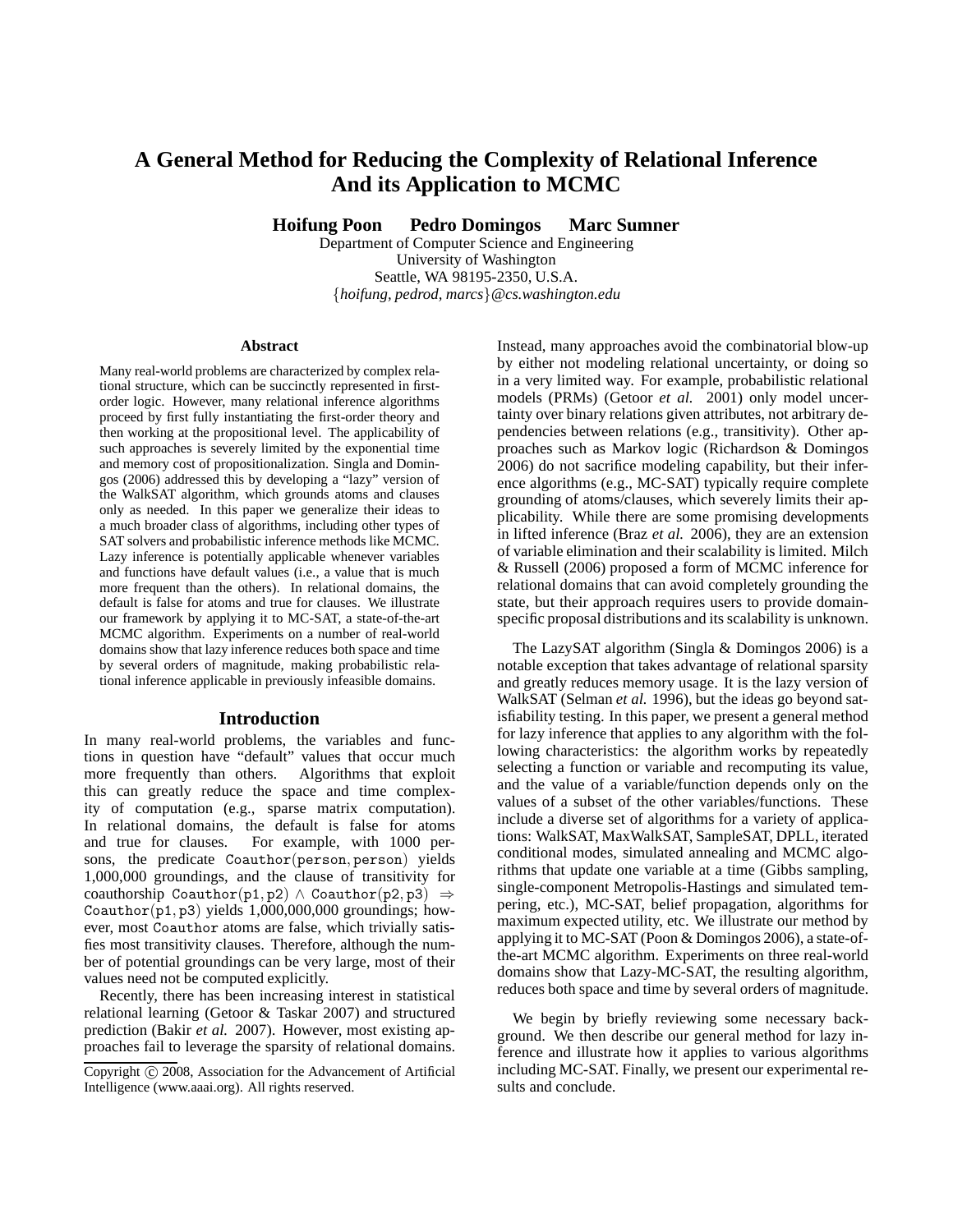# **Background**

A *first-order knowledge base (KB)* is a set of sentences or formulas in first-order logic (Genesereth & Nilsson 1987). A *term* is any expression representing an object in the domain. An *atomic formula* or *atom* is a predicate symbol applied to a tuple of terms. Formulas are recursively constructed from atomic formulas using logical connectives and quantifiers. A KB in *clausal form* is a conjunction of *clauses*, a clause being a disjunction of literals, a literal being an atom or its negation. A *unit clause* is a clause with one literal. A literal is *pure* if it is always negated or always non-negated in the clauses that contain it. A *ground term* is a term containing no variables. A *ground atom* or *ground predicate* is an atom all of whose arguments are ground terms. In finite domains, first-order KBs can be *propositionalized* by replacing each universally (existentially) quantified formula with a conjunction (disjunction) of all its groundings.

A central problem in logic is that of determining if a KB (usually in clausal form) is *satisfiable*, i.e., if there is an assignment of truth values to ground atoms that makes the KB true. One approach to this problem is stochastic local search, exemplified by WalkSAT (Selman *et al.* 1996). Starting from a random initial state, WalkSAT repeatedly flips (changes the truth value of) an atom in a random unsatisfied clause. With probability  $p$ , WalkSAT chooses the atom that minimizes the number of unsatisfied clauses, and with probability  $1 - p$  it chooses a random one. WalkSAT is able to solve hard instances of satisfiability with hundreds of thousands of variables in minutes. The MaxWalk-SAT (Kautz *et al.* 1997) algorithm extends WalkSAT to the weighted satisfiability problem, where each clause has a weight and the goal is to maximize the sum of the weights of satisfied clauses. WalkSAT is essentially the special case of MaxWalkSAT obtained by giving all clauses the same weight. For simplicity, in this paper we will just treat them as one algorithm, called WalkSAT, with the sum of the weights of *unsatisfied* clauses as the cost function that we seek to minimize. Further, instead of directly minimizing the cost, we will minimize  $DeltaCost(v)$ , the change in cost resulting from flipping  $v$  in the current solution, which is equivalent.

*Markov logic* is a probabilistic extension of first-order logic that makes it possible to compactly specify probability distributions over complex relational domains (Richardson & Domingos 2006). A *Markov logic network (MLN)* is a set of weighted first-order clauses. Together with a set of constants, it defines a Markov network with one node per ground atom and one feature per ground clause. The weight of a feature is the weight of the first-order clause that originated it. The probability of a state  $x$  in such a network is given by  $P(x) = (1/Z) \exp(\sum_i w_i f_i(x))$ , where Z is a normalization constant,  $w_i$  is the weight of the *i*th clause,  $f_i = 1$  if the *i*th clause is true, and  $f_i = 0$  otherwise. MPE inference (finding the most probable state given evidence) can be done using a weighted satisfiability solver (e.g., LazySAT); conditional probabilities can be computed using Markov chain Monte Carlo (e.g., MC-SAT).

# **A General Method for Lazy Inference**

In a domain where most variables assume the default value, it is wasteful to allocate memory for all variables and functions in advance. The basic idea of lazy inference is to allocate memory only for a small subset of "active" variables and functions, and activate more if necessary as inference proceeds. In addition to saving memory, this can reduce inference time as well, for we do not allocate memory and compute values for functions that are never used.

**Definition 1** Let X be the set of variables and  $D$  be their domain.<sup>1</sup> The *default value*  $d^* \in D$  is the most frequent value of the variables. An *evidence variable* is a variable whose value is given and fixed. A *function*  $f = f(z_1, z_2, \dots, z_k)$ inputs  $z_i$ 's, which are either variables or functions, and outputs some value in the range of f.

In the rest of this paper, we focus on relational domains. Variables are ground atoms, which take binary values (i.e.,  $D = \{true, false\}$ ). The default value for variables is false (i.e.,  $d^* = false$ ). Examples of functions are clauses and DeltaCost. Like variables, functions may also have default values (e.g., true for clauses). The inputs to a relational inference algorithm are a weighted KB and a set of evidence atoms (DB). Eager algorithms work by first carrying out propositionalization and then calling a propositional algorithm. In lazy inference, we directly work on the KB and DB. The following concepts are crucial to lazy inference.

**Definition 2** A variable v is *active* iff v is set to a nondefault value at some point, and  $x$  is *inactive* if the value of x has always been  $d^*$ . A function f is *activated* by a variable v if either v is an input of f, or v activates a function g that is an input of  $f$ .

#### **Basic Lazy Inference**

Let  $A$  be the eager algorithm that we want to make lazy. We make three assumptions about  $\mathcal{A}$ :

- 1. A updates one variable at a time. (If not, the extension is straightforward.)
- 2. The values of variables in  $A$  are properly encapsulated so that they can be accessed by the rest of the algorithm only via two methods: ReadVar $(x)$  (which returns the value of x) and WriteVar $(x, v)$  (which sets the value of x to v). This is reasonable given the conventions in software development, and if not, it is easy to implement.
- 3. A always sets values of the variables before calling a function that depends on those variables, as it should be.

To develop the lazy version of  $A$ , first, we identify the variables (usually all of them) and functions to make lazy. We then modify the value-accessing methods and replace the propositionalization step with lazy initialization as follows. The rest of the algorithm remains the same.

**ReadVar** $(x)$ : If x is in memory, Lazy-A returns its value as A; otherwise, it returns  $d^*$ .

<sup>&</sup>lt;sup>1</sup>For simplicity we assume that all variables have the same domain. The extension to different domains is straightforward.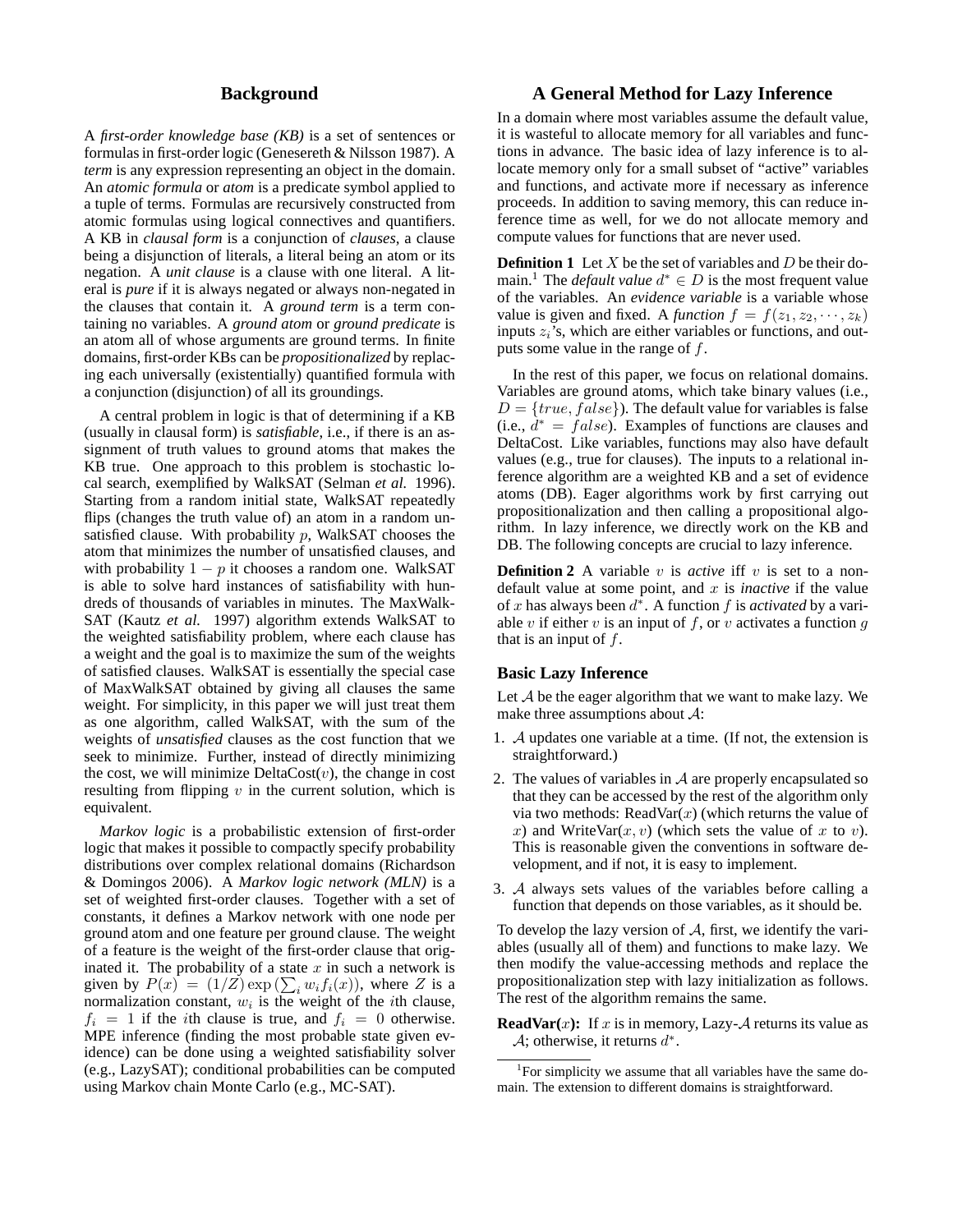- **WriteVar** $(x, y)$ : If x is in memory, Lazy-A updates its value as A. If not, and if  $v = d^*$ , no action is taken; otherwise, Lazy- $A$  activates (allocates memory for)  $x$  and the functions activated by  $x$ , and then sets the value.
- **Initialization:** Lazy-A starts by allocating memory for the lazy functions that output non-default values when all variables assume the default values. It then calls  $WriteVar()$  to set values for evidence variables, which activates those evidence variables with non-default values and the functions they activate. Such variables become the initial active variables and their values are fixed throughout the inference.

For example, for WalkSAT, the functions to be made lazy are the clauses, and Lazy-WalkSAT initializes by activating true evidence atoms and initial unsatisfied clauses (i.e., they are unsatisfied when the true evidence atoms are set to true and all other atoms are set to false). While computing DeltaCost $(v)$ , if v is active, the relevant clauses are already in memory; otherwise, they will be activated when  $v$  is set to true (a necessary step before computing the cost change when  $v$  is set to true). Lazy- $A$  carries out the same inference steps as A and produces the same result. It never allocates memory for more variables/functions than  $A$ , but each access incurs slightly more overhead (in checking whether a variable or function is in memory). In the worst case, most variables are updated, and Lazy-A produces little savings. However, if the updates are sparse, as is the case for most algorithms in relational domains, Lazy-A can greatly reduce memory and time because it activates and computes the values for many fewer variables and functions.

This basic version of lazy inference is generally applicable, but it does not exploit the characteristics of the algorithm and may yield little savings in some cases. Next, we describe three refinements that apply to many algorithms. We then discuss implementation issues.

#### **Refinements**

- **Function activation:** To find the functions activated by a variable  $v$ , the basic version includes all functions that depend on  $v$  by traversing the dependency graph of variables/functions, starting from  $v$ . This can be done very efficiently, but may include functions whose values remain the default even if  $v$  changes its value. A more intelligent approach traverses the graph and only returns functions whose values become non-default if  $v$  changes its value. In general, this requires evaluating the functions, which can be expensive, but for some functions (e.g., clauses), it can be done efficiently as described at the end of this section. Which approach to use depends on the function.
- **Variable recycling:** In the basic version, a variable is activated once it is set to a non-default value, and so are the functions activated by the variable. This is necessary if the variable keeps the non-default value, but could be wasteful in algorithms where many such updates are temporary (e.g., in simulated annealing and MCMC, we may temporarily set a variable to true to compute the probability for flipping). To save memory, if an inactive variable considered for flipping is not flipped in the end, we can

discard it along with the functions activated by it. However, this will increase inference time if the variable is considered again later, so we should only apply this if we want to trade off time for memory, or if the variable is unlikely to be considered again.

**Smart randomization:** Many local-search and MCMC algorithms use randomization to set initial values for variables, or to choose the next variable to update. This is usually done without taking the sparsity of relational domains into account. For example, WalkSAT assigns random initial values to all variables; in a sparse domain where most atoms should be false, this is wasteful, because we will need to flip many atoms back to false. In lazy inference, we can randomize in a better way by focusing more on the active atoms and those "nearby", since they are more likely to become true. Formally, a variable w is a *1-neighbor* of a variable v if w is an input of a function f activated by v; w is a k-neighbor of v  $(k > 1)$  if w is a  $(k - 1)$ -neighbor of v, or if w is a 1-neighbor of a  $(k-1)$ -neighbor of v. For initialization, we only randomize the  $k$ -neighbors of initial active variables; for variable selection, we also favor such variables.<sup>2</sup>  $k$  can be used to trade off efficiency and solution quality. With large  $k$ , this is just the same as before. The smaller  $k$  is, the more time and memory we can save from reducing the number of activation. However, we also run the risk of missing some relevant variables. If the domain is sparse, as typical relational domains are, the risk is negligible, and empirically we have observed that  $k = 1$  greatly improves efficiency without sacrificing solution quality.

#### **Implementation Details**

We describe two issues in implementation and show how we address them. The first is how to obtain a random ground atom. In lazy inference, most atoms are not in memory, so we pick an atom in two steps: first pick the predicate with probability proportional to its number of groundings, then ground each argument of the predicate to a random constant of its type. Another key operation in lazy inference is finding the clauses activated by an atom. We use a general invertedindex scheme to facilitate this. For each evidence predicate that appears as a negative (positive) literal in a clause, we create an index to map the constants in each argument to the true (false) groundings. We illustrate how this works by considering the clause  $\neg R(x, y) \vee \neg S(z, y) \vee T(x, z)$ , where  $R(A, B)$  is the atom in question and S and T are evidence predicates. To find the groundings of this clause activated by  $R(A, B)$ , we ground z by taking the intersection of the true groundings of  $S(z, B)$  and false groundings of  $T(A, z)$ , which are available from the indices.

# **Lazy Inference Algorithms Lazy WalkSAT**

As evident from the previous section, the Lazy-WalkSAT algorithm (LazySAT for short) is easily derived using our

 $2$ This does not preclude activation of remote relevant variables, which can happen after their clauses are active, or by random selection (e.g., in simulated annealing).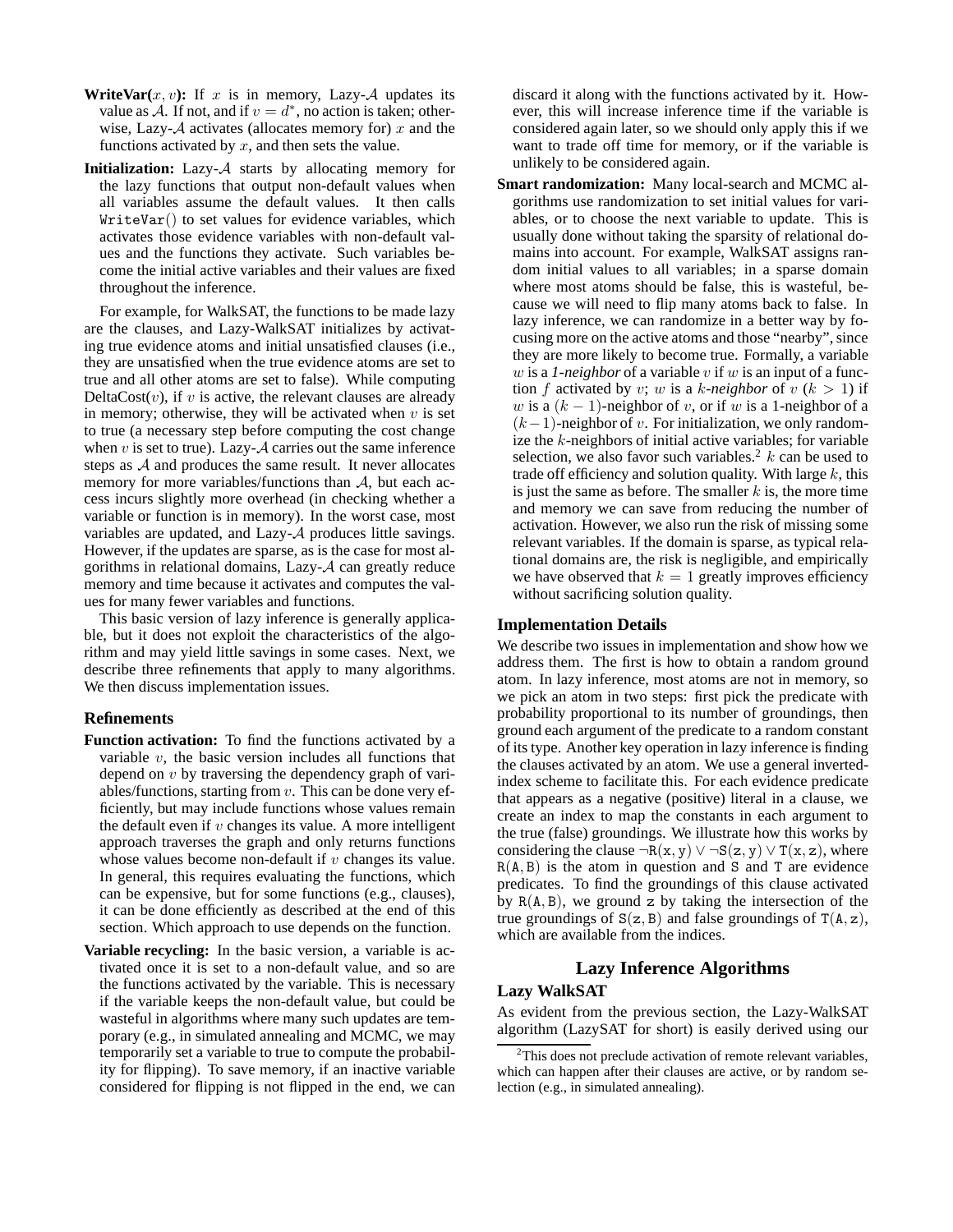# **Algorithm 1 MC-SAT(***clauses, weights, num samples***)**

 $x^{(0)} \leftarrow$  Satisfy(hard *clauses*) **for**  $i \leftarrow 1$  to *num\_samples* **do**  $M \leftarrow \emptyset$ **for all**  $c_k \in clauses$  satisfied by  $x^{(i-1)}$  **do** With probability  $1 - e^{-w_k}$  add  $c_k$  to M **end for** Sample  $x^{(i)} \sim \mathcal{U}_{SAT(M)}$ **end for**

method by making clauses lazy and applying smart randomization with  $k = 1$  to initialization. Singla & Domingos (2006) showed that LazySAT greatly reduces memory usage without sacrificing speed or solution quality.

#### **Lazy DPLL**

Basic DPLL (Davis *et al.* 1962) is a backtracking-based algorithm for satisfiability testing. During propositionalization, DPLL activates all clauses. If there is a unit clause, it sets its atom to satisfy the clause and then calls itself; if there is a pure literal, it sets it to satisfy the clauses it is in and then calls itself; otherwise, it picks an atom and sets it to true and calls itself; if this does not lead to a satisfying solution, it backtracks, sets the atom to false, and calls itself again.

In Lazy-DPLL, we make the clauses lazy and initialize by activating the true evidence atoms and the initially unsatisfied clauses. When an inactive atom  $v$  is set to false, no action is taken; when  $v$  is set to true, Lazy-DPLL also activates the clauses activated by v. Compared to DPLL, Lazy-DPLL activates many fewer clauses and reduces both memory and time. Note that modern implementations of DPLL also use various heuristics (e.g., MOMS), and an interesting problem for future research is adapting them for lazy inference.

# **Lazy Gibbs Sampling**

Gibbs sampling initializes with a random state and repeatedly samples each atom according to its conditional probability given other atoms' values. For each query atom, it keeps a counter of how many times the atom is set to true. In Lazy-Gibbs, we make clauses and counters lazy and initialize by activating true evidence atoms and initial unsatisfied clauses. When an inactive atom  $v$  is set to false, no action is taken; when  $v$  is set to true, Lazy-Gibbs also activates the counter for  $v$  and the clauses activated by  $v$ . Both variable recycling and smart randomization are applicable here.

There are two ways to pick the next atom to sample in Gibbs sampling: cycling through all atoms in turn, or randomly picking one. The random approach usually performs better, and the atoms need not be picked uniformly. Lazy inference yields little savings for the cycling approach. For the random approach, however, it activates many fewer atoms, clauses, and counters, and reduces both memory and time.

### **Lazy MC-SAT**

Relational domains often contain strong dependencies (e.g., transitivity), which result in slow convergence for MCMC algorithms; in the limit of deterministic dependencies, these methods are trapped in a single region and never converge to

the correct answers. MC-SAT (Poon & Domingos 2006) is a *slice sampling* (Damien *et al.* 1999) algorithm that overcomes this problem by introducing auxiliary variables to capture the dependencies. Algorithm 1 gives pseudo-code for MC-SAT. It initializes with a solution to all hard clauses found by WalkSAT. At each iteration, it generates a set of clauses M by sampling from the currently satisfied clauses according to their weights. It then calls SampleSAT (Wei *et al.* 2004) to select the next state by sampling near-uniformly the solutions to  $M$ . SampleSAT initializes with a random state, and at each iteration, performs a simulated annealing step with probability  $p$  and a WalkSAT step with probability  $1-p$ . To improve efficiency, MC-SAT runs unit propagation (i.e., repeatedly fixes atoms in unit clauses and simplifies the remaining clauses) in M before calling SampleSAT. MC-SAT is orders of magnitude faster than previous MCMC algorithms such as Gibbs sampling and simulated tempering.

At first sight, MC-SAT does not seem like a suitable candidate for lazy inference. However, deriving Lazy-MC-SAT becomes straightforward using our method. Here, the functions to be made lazy are clauses, clauses' memberships in M, and whether an atom is fixed by unit propagation. Effectively, Lazy-MC-SAT initializes by calling LazySAT to find a solution to all hard clauses. At each iteration, it computes M-memberships for and runs unit propagation among active clauses only. It then calls Lazy-SampleSAT, the lazy version of SampleSAT. Lazy-SampleSAT initializes using smart randomization with  $k = 1$ . When an inactive atom v is set to false, no action is taken. When it is set to true, Lazy-SampleSAT activates  $v$  and the clauses activated by  $v$ ; it then computes  $M$ -memberships for these clauses,<sup>3</sup> and runs unit propagation among them; if  $v$  is fixed to false by unit propagation, Lazy-SampleSAT sets  $v$  back to false and applies variable recycling. It also applies variable recycling to simulated annealing steps. Notice that, when an M-membership or fixed-atom flag is set, this is remembered until the current run of Lazy-SampleSAT ends, to avoid inconsistencies.

### **Experiments**

#### **Domains**

*Information extraction* (IE) is the problem of extracting database records from text or semi-structured sources. Two key components of IE are *segmentation* (locating candidate database fields) and *entity resolution* (identifying duplicate records and fields). We used the CiteSeer and Cora datasets from Poon & Domingos (2007), which contain 1593 and 1295 citations, respectively. The goal is to compute marginal probabilities of fields and equalities. For both datasets, we used the learned MLNs from Poon & Domingos (2007), and added the transitivity rule:  $\forall x, y, z \; x =$  $y \wedge y = z \Rightarrow x = z$ . This rule is used in an *ad hoc* fashion in most entity resolution systems, and greatly complicates inference. Moreover, its arity of three leads to an explosion in memory and time, and as a result, MC-SAT cannot handle this rule given the full datasets. In CiteSeer, the total num-

<sup>&</sup>lt;sup>3</sup>These clauses must be previously satisfied for otherwise they would have been activated before.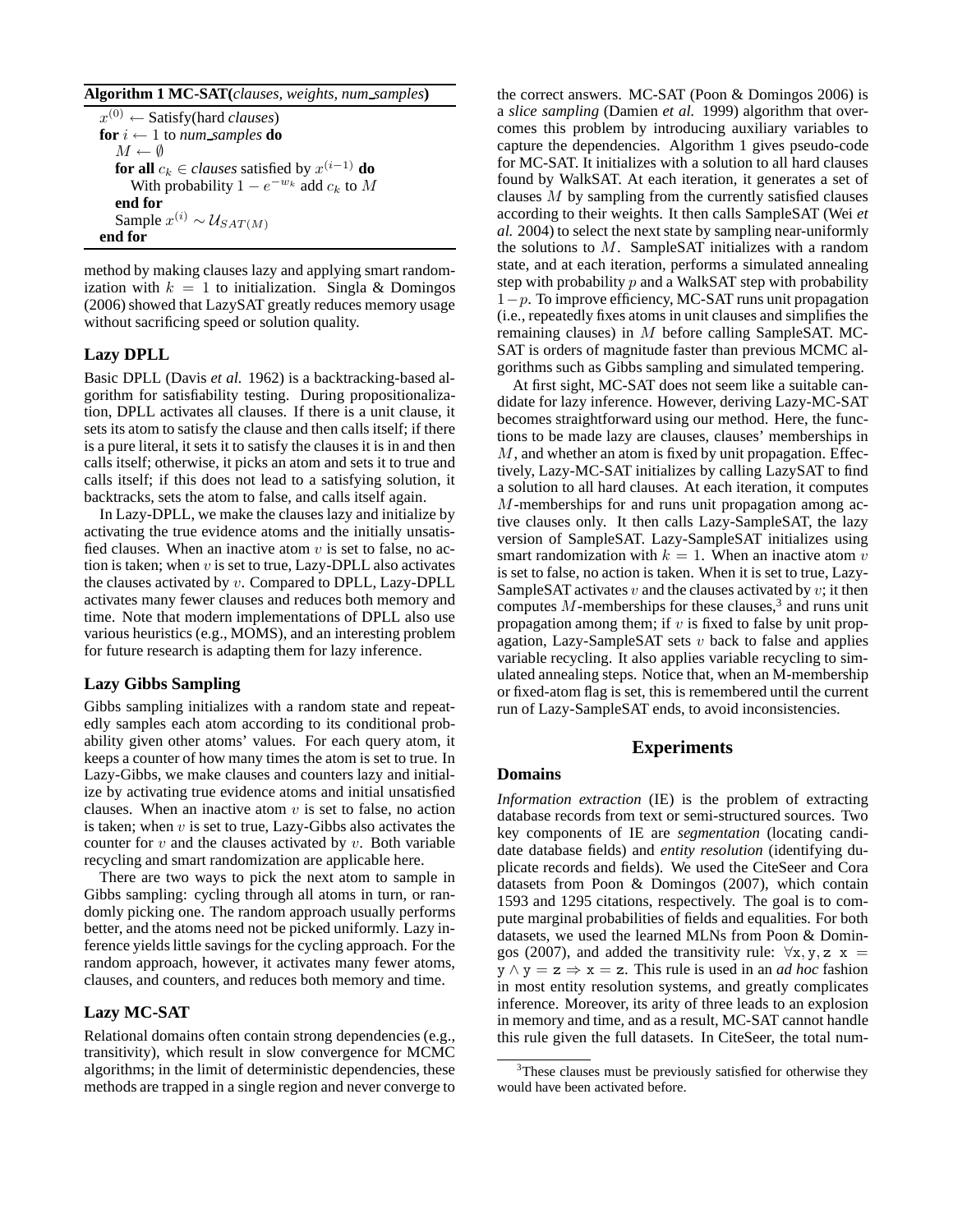

Figure 1: Memory usage vs. number of objects in CiteSeer (top), Cora (middle), and UW-CSE (bottom).

bers of ground atoms and clauses are about 1 million and 3.2 billion, respectively; in Cora, 0.9 million and 1.8 billion.

*Link prediction* is the problem of identifying binary relations among objects. This has numerous applications in social network analysis, biology, etc. We used the UW-CSE dataset and the hand-coded KB from Richardson & Domingos (2006). The published dataset contains information about 402 faculty and students in UW-CSE. The goal is to compute marginal probabilities of advising relations. The highest clause arity is three, for clauses such as ¬TempAdvisedBy(s, p) ∨ ¬AdvisedBy(s, q) (which says that a student cannot have both temporary and formal advisors at the same time, a true statement at UW-CSE). The total numbers of ground atoms and clauses are about 0.3 mil-



Figure 2: Inference time vs. number of objects in CiteSeer (top), Cora (middle), and UW-CSE (bottom).

lion and 0.1 billion, respectively.

#### **Methodology**

We implemented Lazy-MC-SAT as an extension of the Alchemy system (Kok *et al.* 2007), and used the existing MC-SAT implementation. We used the default values in Alchemy for all parameters. Ideally, we would run MC-SAT and Lazy-MC-SAT until convergence. However, it is very difficult to diagnose convergence. Instead, we ran the algorithms for both 1000 steps and 10,000 steps, and observed similar solution quality. We report the results for 10,000 steps. Each experiment was conducted on a cluster node with 3 GB of RAM and two processors running at 2.8 GHz.

Since the two algorithms produce the same results, we do